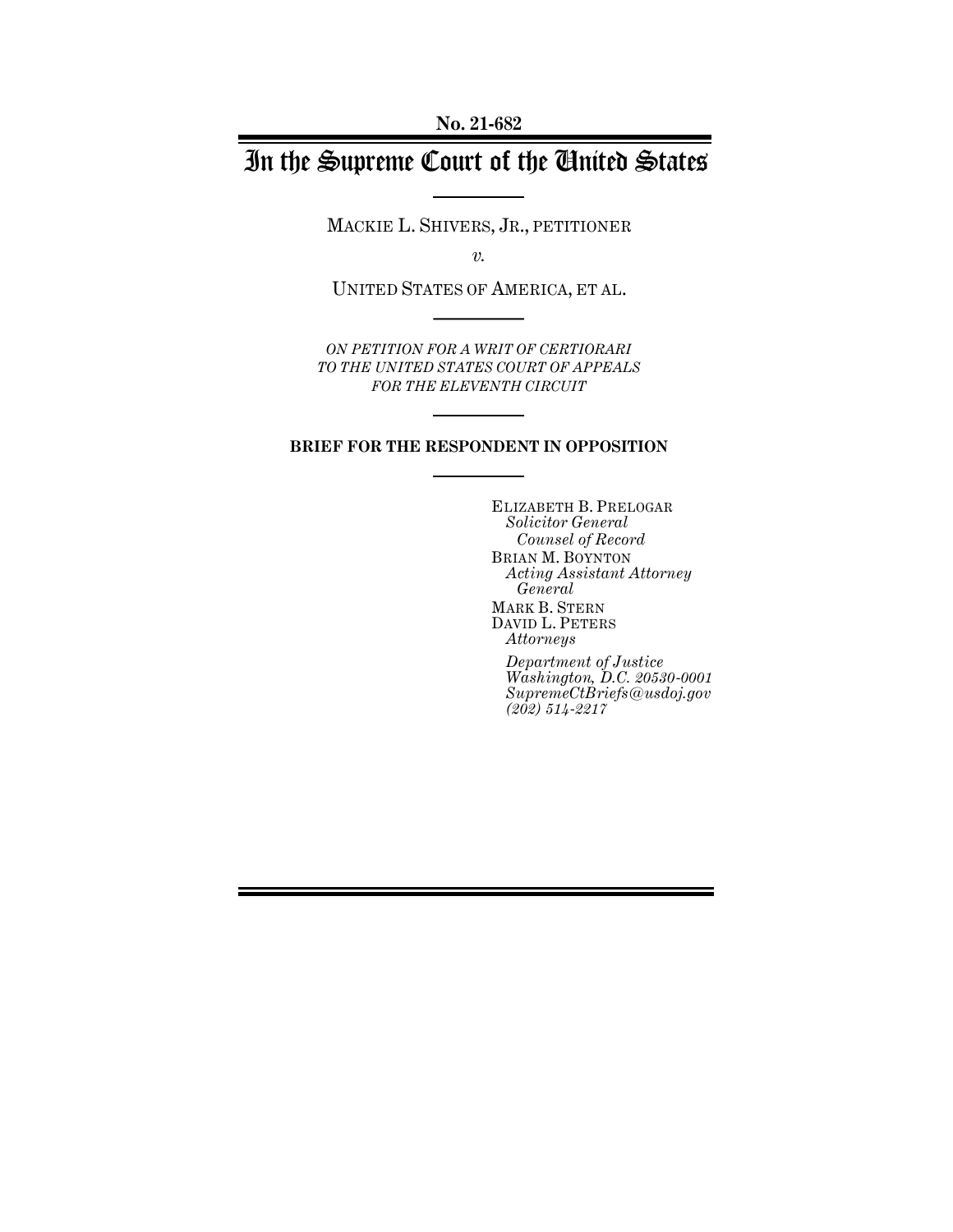## **QUESTION PRESENTED**

Whether a tort claim against the United States falls outside the scope of the Federal Tort Claims Act's discretionary function exception, 28 U.S.C. 2680(a), simply because the plaintiff alleges a violation of the Constitution.

(I)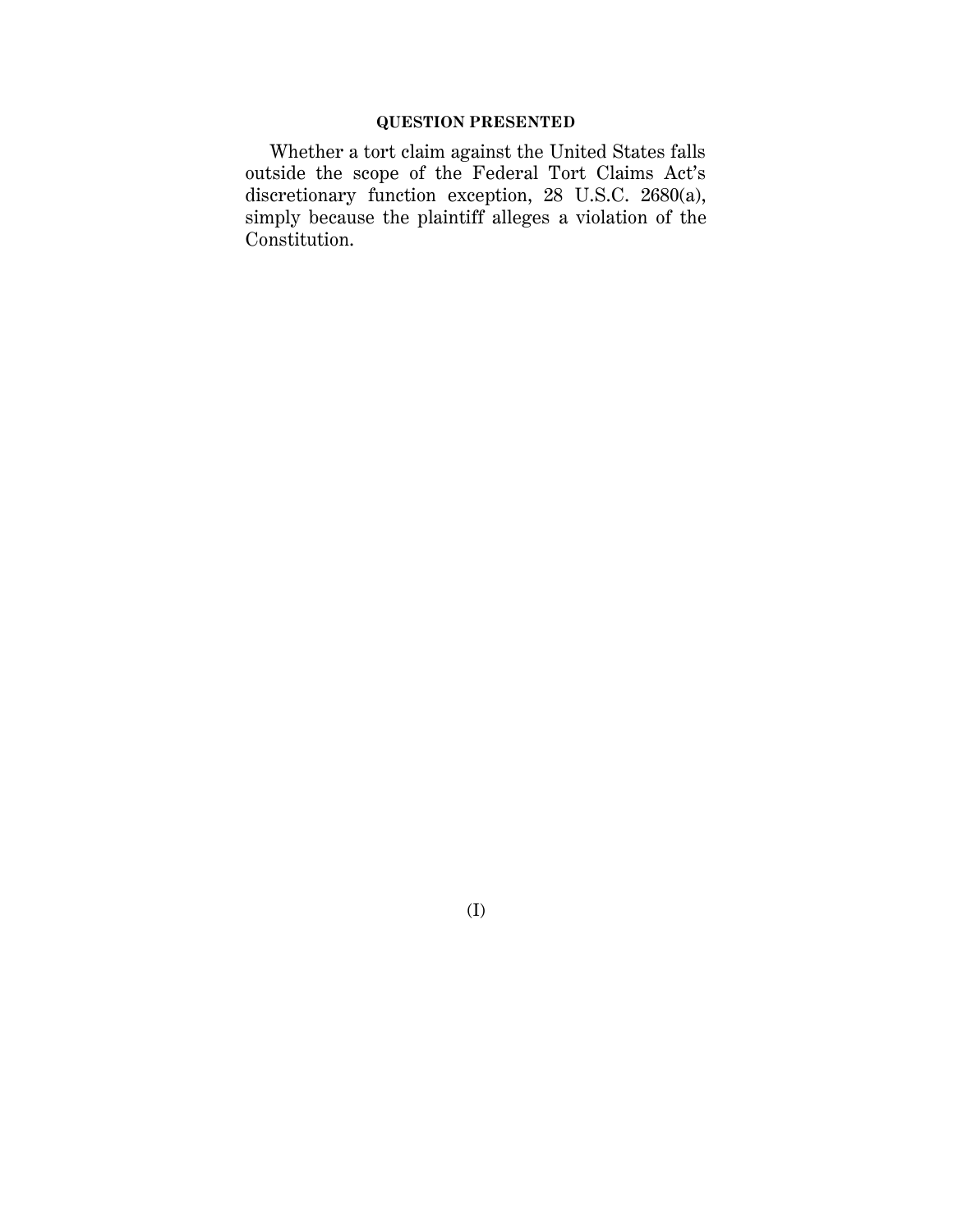## **TABLE OF CONTENTS**

Page

# **TABLE OF AUTHORITIES**

# Cases:

| Bivens v. Six Unknown Named Agents of Federal     |
|---------------------------------------------------|
|                                                   |
| Bryan v. United States, 913 F.3d 356              |
|                                                   |
|                                                   |
| Castro v. United States, 562 U.S. 1168 (2011)  5  |
| Chaidez Campos v. United States,                  |
|                                                   |
| Cohen v. United States, 151 F.3d 1338             |
| $(11th$ Cir. 1998), cert. denied,                 |
|                                                   |
| Farmer v. Brennan, 511 U.S. 825 (1994)  11        |
|                                                   |
|                                                   |
| Limone v. United States, 579 F.3d 79              |
|                                                   |
| Linder v. United States, 141 S. Ct. 159 (2020)  5 |
| Loumiet v. United States, 828 F.3d 935            |
|                                                   |
| Medina v. United States, 259 F.3d 220             |
|                                                   |

(III)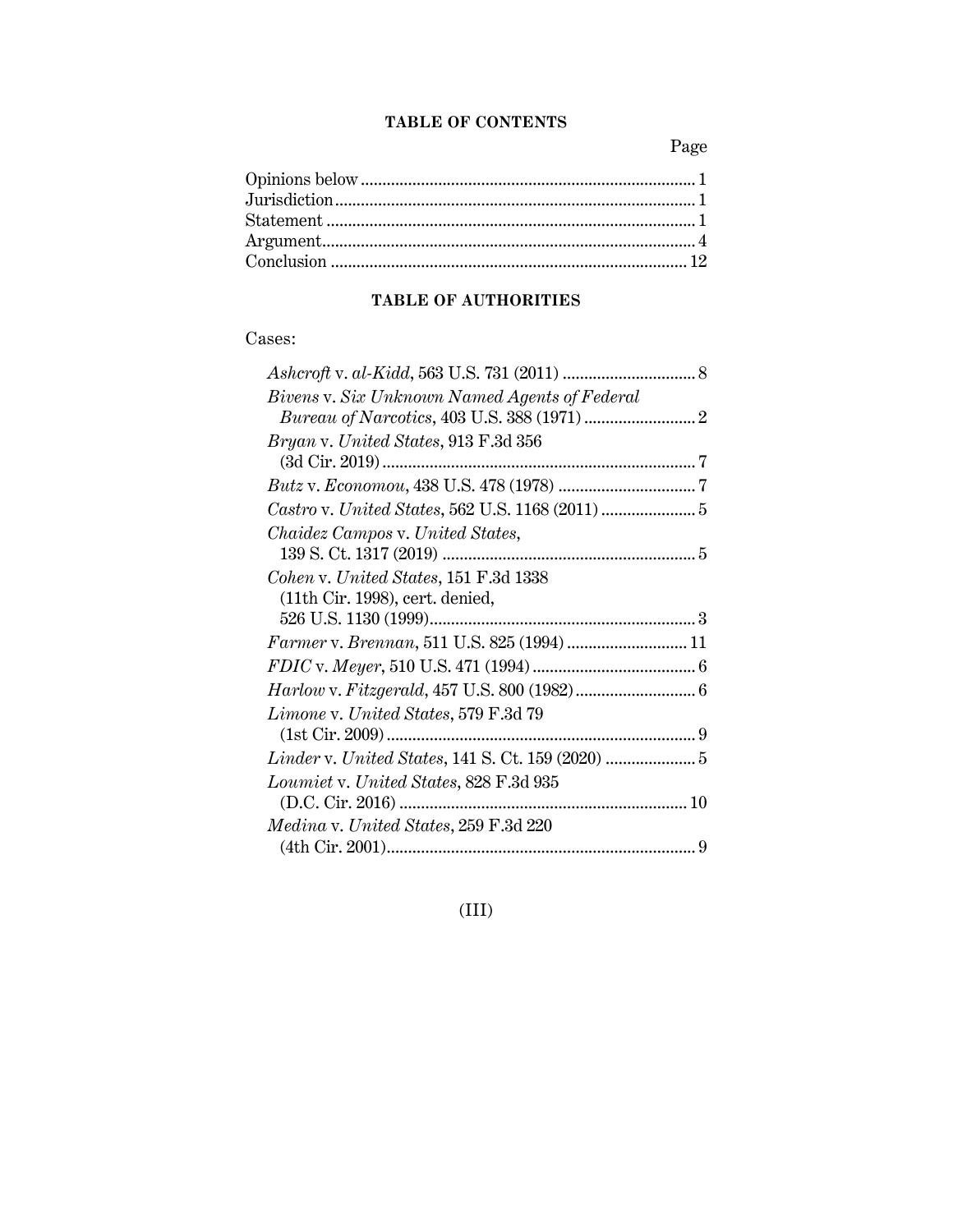| Cases—Continued:<br>Page                                                                          |
|---------------------------------------------------------------------------------------------------|
| Myers & Myers, Inc. v. United States Postal Service,                                              |
| Nurse v. United States, 226 F.3d 996                                                              |
|                                                                                                   |
| Raz v. United States, 343 F.3d 945 (8th Cir. 2003) 10                                             |
| Rosas v. Brock, 826 F.2d 1004 (11th Cir. 1987) 11                                                 |
| Sutton v. United States, 819 F.2d 1289                                                            |
| United States v. Gaubert,                                                                         |
|                                                                                                   |
| United States v. Navajo Nation,                                                                   |
| United States Fidelity & Guarantee Co. v. United<br>States, 837 F.2d 116 (3d Cir.), cert. denied, |
|                                                                                                   |
|                                                                                                   |
| Constitution and statutes:                                                                        |
|                                                                                                   |
| Federal Tort Claims Act, 28 U.S.C. 1346(b),                                                       |
|                                                                                                   |
|                                                                                                   |
|                                                                                                   |
|                                                                                                   |
| Foreign Sovereign Immunities Act of 1976,                                                         |
| Robert T. Stafford Disaster Relief and Emergency                                                  |
|                                                                                                   |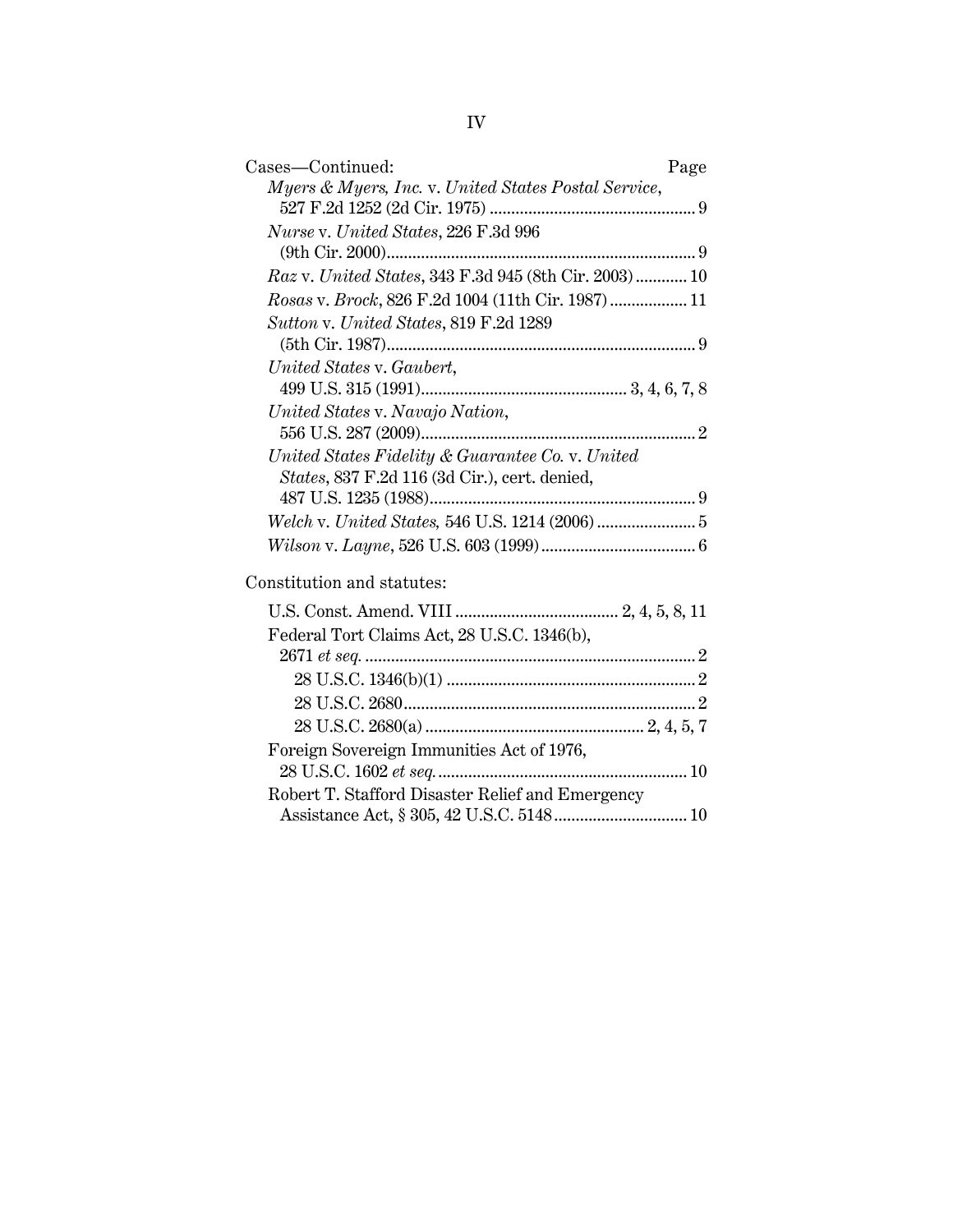# In the Supreme Court of the United States

No. 21-682

MACKIE L. SHIVERS, JR., PETITIONER

*v.*

UNITED STATES OF AMERICA, ET AL.

*ON PETITION FOR A WRIT OF CERTIORARI TO THE UNITED STATES COURT OF APPEALS FOR THE ELEVENTH CIRCUIT*

#### **BRIEF FOR THE UNITED STATES**

#### **OPINIONS BELOW**

<span id="page-4-0"></span>The opinion of the court of appeals (Pet. App. 1a-33a) is reported at 1 F.4th 924. The order of the district court (Pet. App. 34a-56a) is not reported.

#### **JURISDICTION**

<span id="page-4-1"></span>The judgment of the court of appeals was entered on June 9, 2021. The petition for a writ of certiorari was filed on November 5, 2021. The jurisdiction of this Court is invoked under 28 U.S.C. 1254(1).

#### **STATEMENT**

<span id="page-4-2"></span>1. Petitioner is an inmate in a federal prison. Pet. App. 2a. In August 2015, prison employees assigned another inmate, Marvin Dodson, as his cellmate. *Ibid.* Eight months later, Dodson stabbed petitioner in the eye with a pair of scissors, leaving petitioner permanently blind in that eye. *Id.* at 3a.

(1)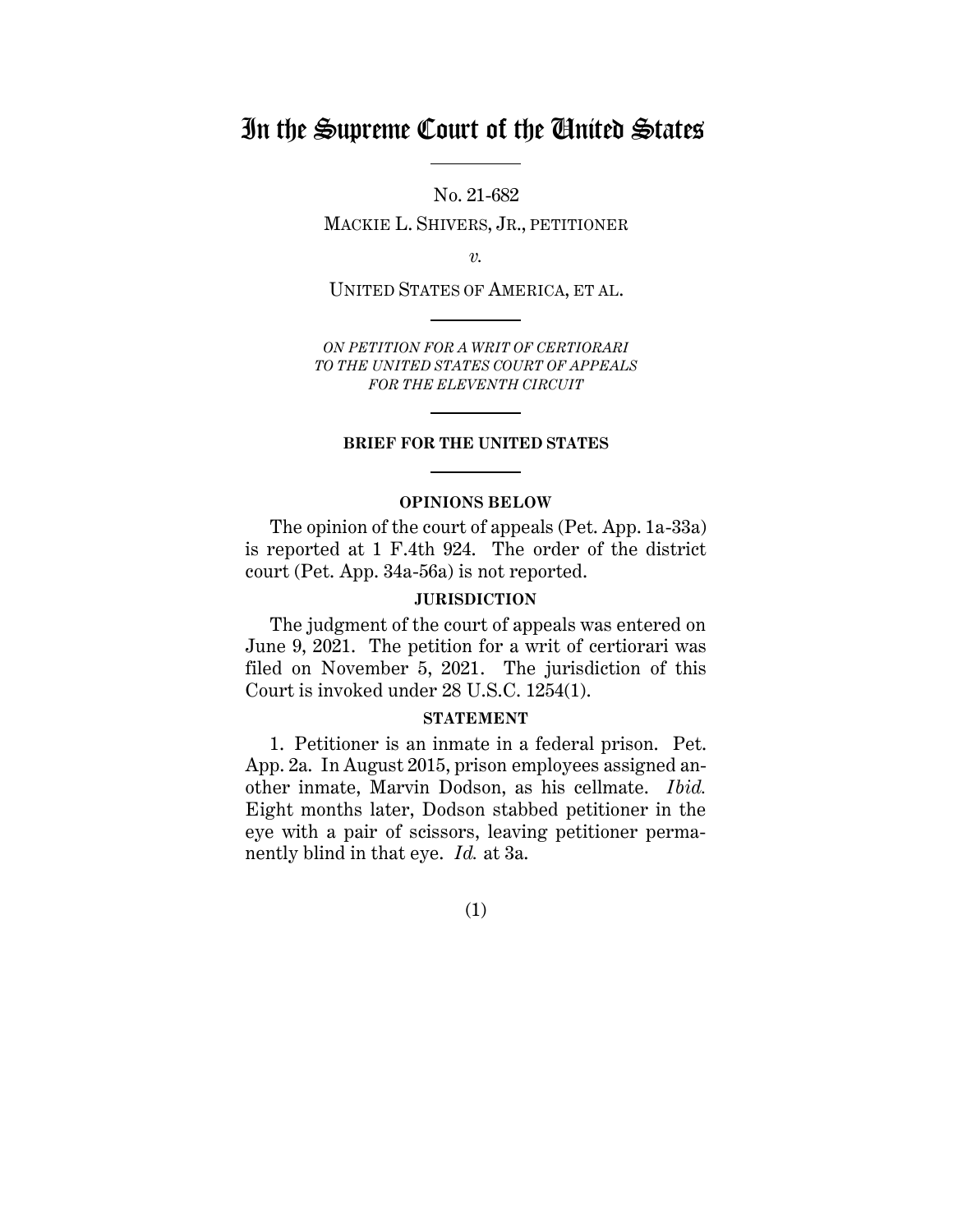After the attack, petitioner filed this action in the United States District Court for the Middle District of Florida. Pet. App. 34a. Petitioner raised claims against the United States under the Federal Tort Claims Act (FTCA or Act), 28 U.S.C. 1346(b), 2671 *et seq.*, and against prison employees under *Bivens* v. *Six Unknown Named Agents of Federal Bureau of Narcotics*, 403 U.S. 388 (1971). Pet. App. 3a. Petitioner alleged that the prison employees knew or should have known that Dodson had violent tendencies and that they were negligent in housing petitioner and Dodson together. *Ibid.* He further alleged that the prison employees' conduct violated his rights under the Eighth Amendment. *Ibid.*

The district court dismissed the complaint. Pet. App. 34a-56a. As relevant here, the court determined that it lacked subject-matter jurisdiction over petitioner's FTCA claims against the United States. *Id.* at 41a-49a. The United States is immune from being sued without its consent. See *United States* v. *Navajo Nation*, 556 U.S. 287, 289 (2009). In the FTCA, Congress consented to damages suits against the United States with respect to certain torts of federal employees, acting within the scope of their employment, under circumstances in which a private individual would be liable under state law. See 28 U.S.C. 1346(b)(1). But the Act contains various exceptions that limit the scope of the waiver of sovereign immunity. See 28 U.S.C. 2680.

The district court held that petitioner's claim fell within the FTCA's discretionary function exception, which precludes any claim "based upon the exercise or performance or the failure to exercise or perform a discretionary function or duty on the part of a federal agency or an employee of the Government, whether or not the discretion involved be abused." 28 U.S.C.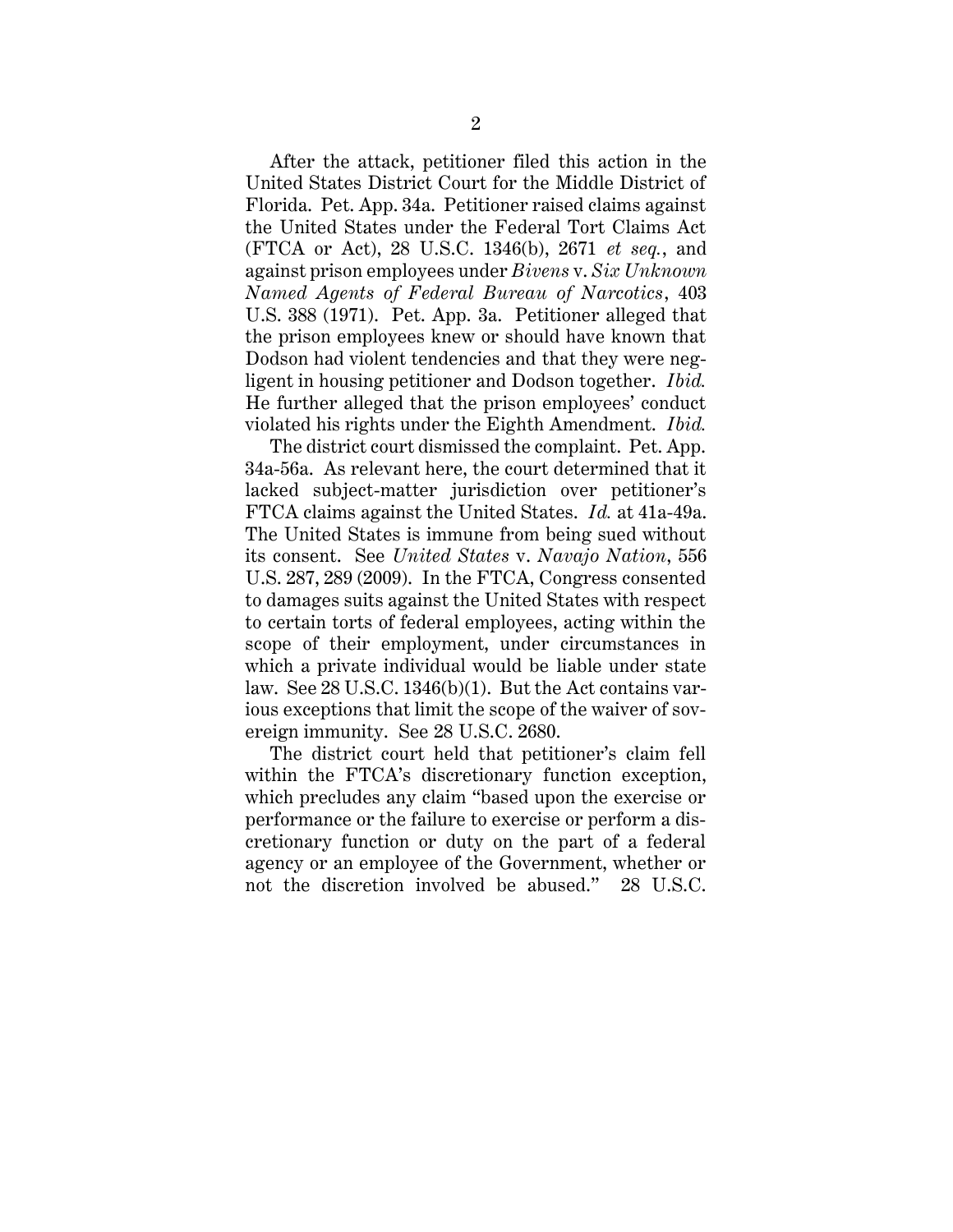$2680(a)$ ; see Pet. App.  $42a-49a$ . This Court has explained that an act falls within the scope of that exception if it involves "an element of judgment or choice" and "that judgment is of the kind that the discretionary function exception was designed to shield." *United States* v. *Gaubert*, 499 U.S. 315, 322-323 (1991) (citations omitted). In this case, the district court determined that a prison employee's decisions about housing inmates involved an element of judgment or choice, Pet. App. 44a-46a, and that the discretionary function exception was designed to shield that kind of judgment, *id.* at 46a-49a.

2. The court of appeals affirmed. Pet. App. 1a-33a.

As relevant here, the court of appeals affirmed the district court's application of the discretionary function exception. Pet. App. 5a-20a. The court of appeals noted that it had previously held that the exception covers prison employees' "inmate-classification and housingplacement decisions." *Id.* at 7a (citing *Cohen* v. *United States*, 151 F.3d 1338, 1340, 1342-1345 (11th Cir. 1998), cert. denied, 526 U.S. 1130 (1999)).

Petitioner argued for the first time on appeal that the discretionary function exception does not apply to his claims "because the prison officials' decision to house Dodson in his cell violated the Eighth Amendment." Pet. App. 7a-8a. The government argued that petitioner had forfeited that contention by failing to raise it in the district court, but the court of appeals rejected that argument. *Id.* at 9a n.3.

The court of appeals then rejected petitioner's contention on the merits. Pet. App. 9a-20a. The court observed that "the statutory text of the discretionary function exception is unambiguous and categorical," *id.* at 9a: the FTCA does not apply to "[a]ny claim" that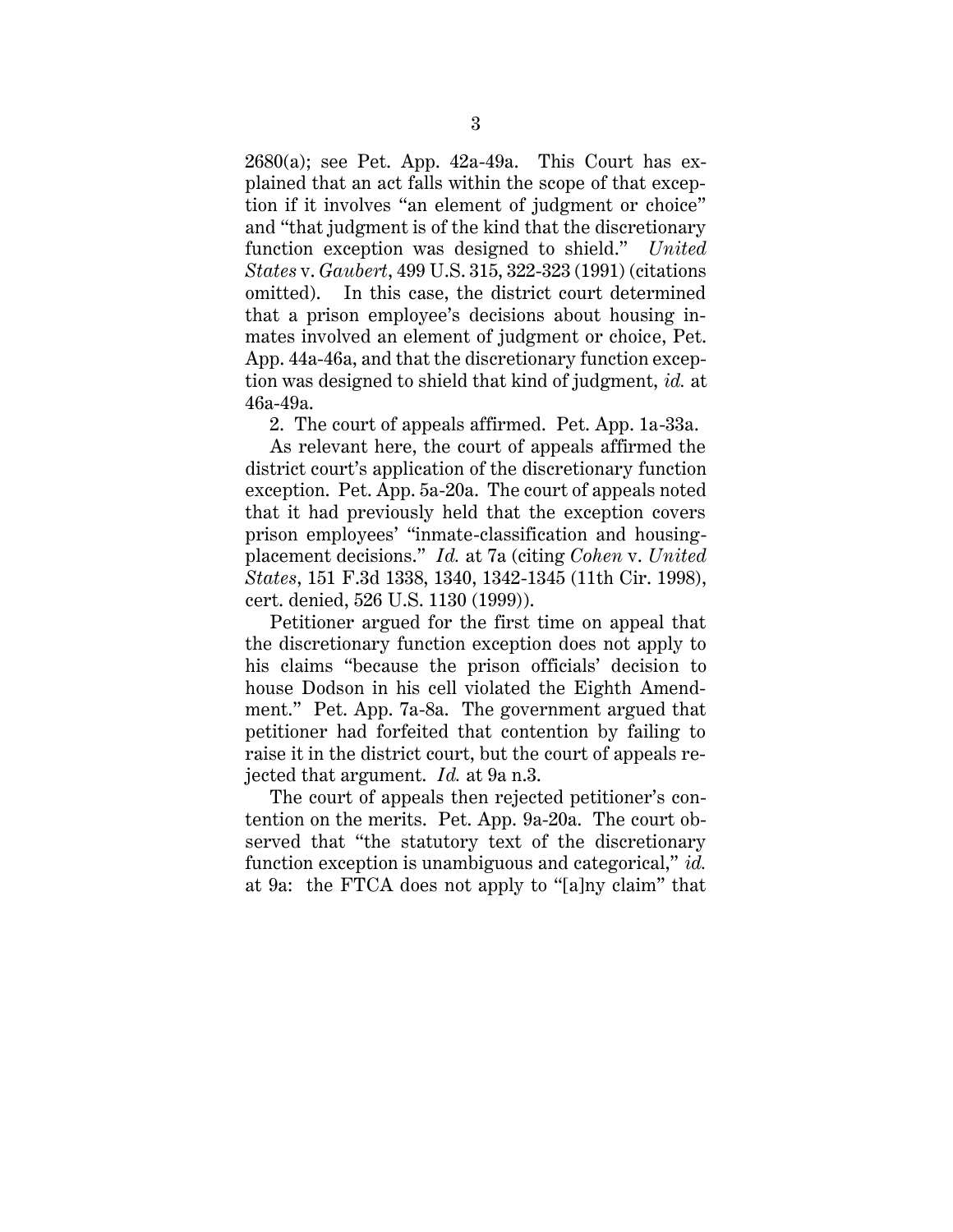arises from the performance of a discretionary function, "whether or not the discretion involved be abused," 28 U.S.C. 2680(a). The court concluded that this language left "no room for the extra-textual 'constitutional claims exclusion' for which [petitioner] advocates." Pet. App. 10a. The court acknowledged that the discretionary function exception does not apply when federal law "specifically prescribes a course of action for an employee to follow." *Id.* at 11a (quoting *Gaubert*, 499 U.S. at 322) (emphasis omitted). But the court explained that, because the Eighth Amendment does not contain "specific directives as to inmate classifications or housing placements," it does not displace the discretionary function exception. *Id.* at 12a.

Judge Wilson concurred in part and dissented in part. Pet. App. 24a-33a. Judge Wilson would have concluded that, "[b]y violating the Constitution, a government employee necessarily steps outside his permissible discretion—and thus outside the discretionary function exception's protection." *Id.* at 24a. He would have vacated the district court's dismissal of the complaint and remanded the case so that the district court could determine in the first instance whether the complaint plausibly alleged a constitutional violation. *Id.* at 33a.

#### **ARGUMENT**

<span id="page-7-0"></span>Petitioner renews his contention (Pet. 11-30) that the FTCA's discretionary function exception, 28 U.S.C.  $2680(a)$ , is categorically inapplicable where a plaintiff alleges that the federal employee's conduct violated the Constitution. The court of appeals correctly rejected that contention. Although there is some difference in the manner in which courts of appeals have addressed the application of the discretionary function exception when the plaintiff alleges a constitutional violation,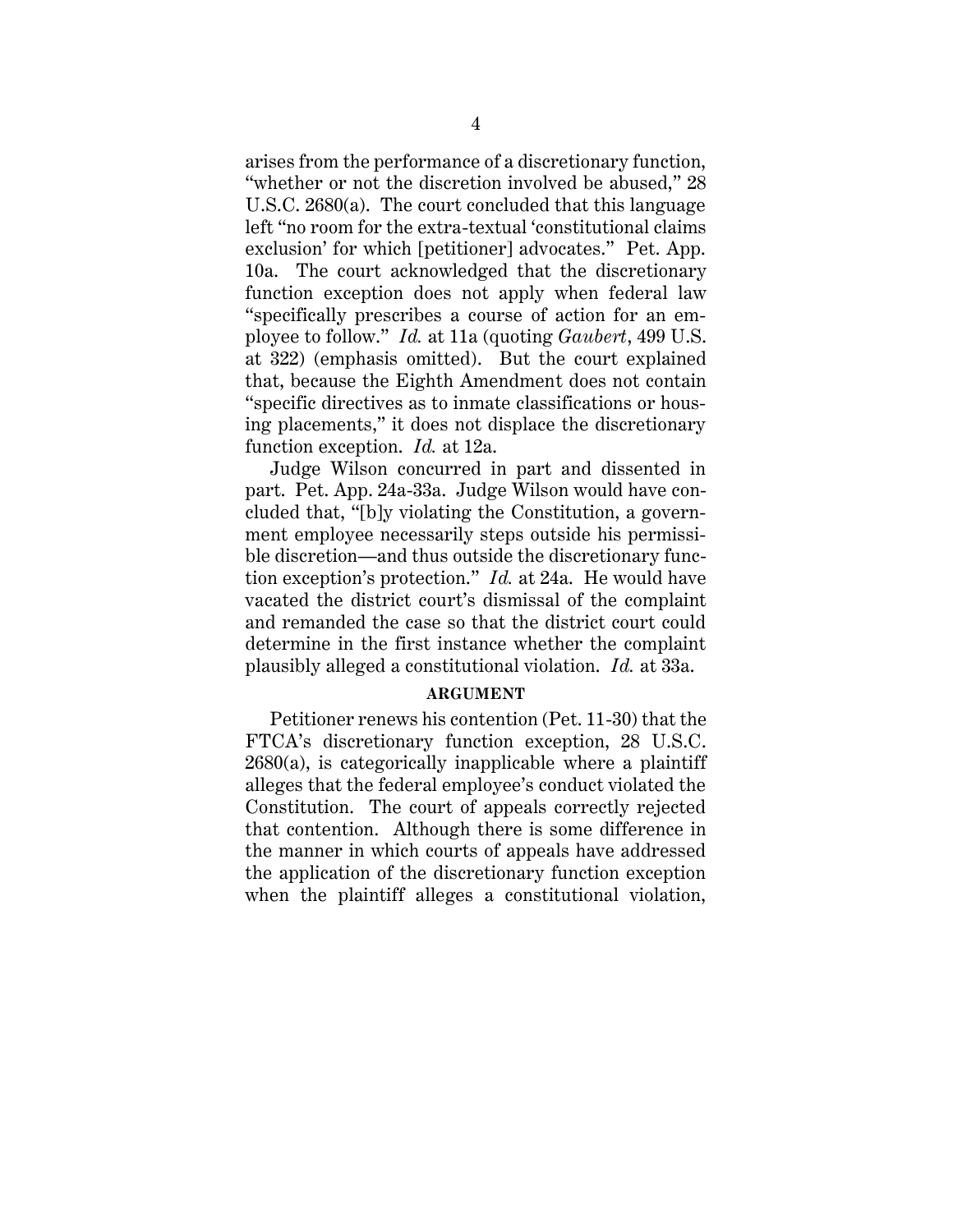petitioner overstates the nature and extent of that difference, and any disagreement has had little practical significance. This case, moreover, would be a poor vehicle for resolving that disagreement. The Court has denied multiple petitions for writs of certiorari raising similar issues. See *Linder* v. *United States*, 141 S. Ct. 159 (2020) (No. 19-1082); *Chaidez Campos* v. *United States*, 139 S. Ct. 1317 (2019) (No. 18-234); *Castro* v. *United States*, 562 U.S. 1168 (2011) (No. 10-309); *Welch*  v. *United States,* 546 U.S. 1214 (2006) (No. 05-529). The Court should follow the same course here.

1. The court of appeals correctly determined that petitioner's allegation that the prison employees' conduct violated the Eighth Amendment does not negate the applicability of the FTCA's discretionary function exception.

The discretionary function exception applies to "[a]ny claim" based on the exercise of a discretionary function, "whether or not the discretion involved be abused." 28 U.S.C. 2680(a). The word "[a]ny," *ibid.*, indicates that the exception applies regardless of the nature of the claim; it leaves no room for an exception for constitutional claims. In addition, because the exception applies "whether or not the discretion involved be abused," *ibid.*, application of the exception does not turn on whether the official has exercised the discretion in a permissible manner. "The inquiry is not about how poorly, abusively, or unconstitutionally the employee exercised his or her discretion but whether the underlying function or duty itself was a discretionary one." Pet. App. 11a (emphasis omitted).

An analogy to the common-law doctrine of official immunity, which formed the backdrop to the FTCA's discretionary function exception, reinforces that reading.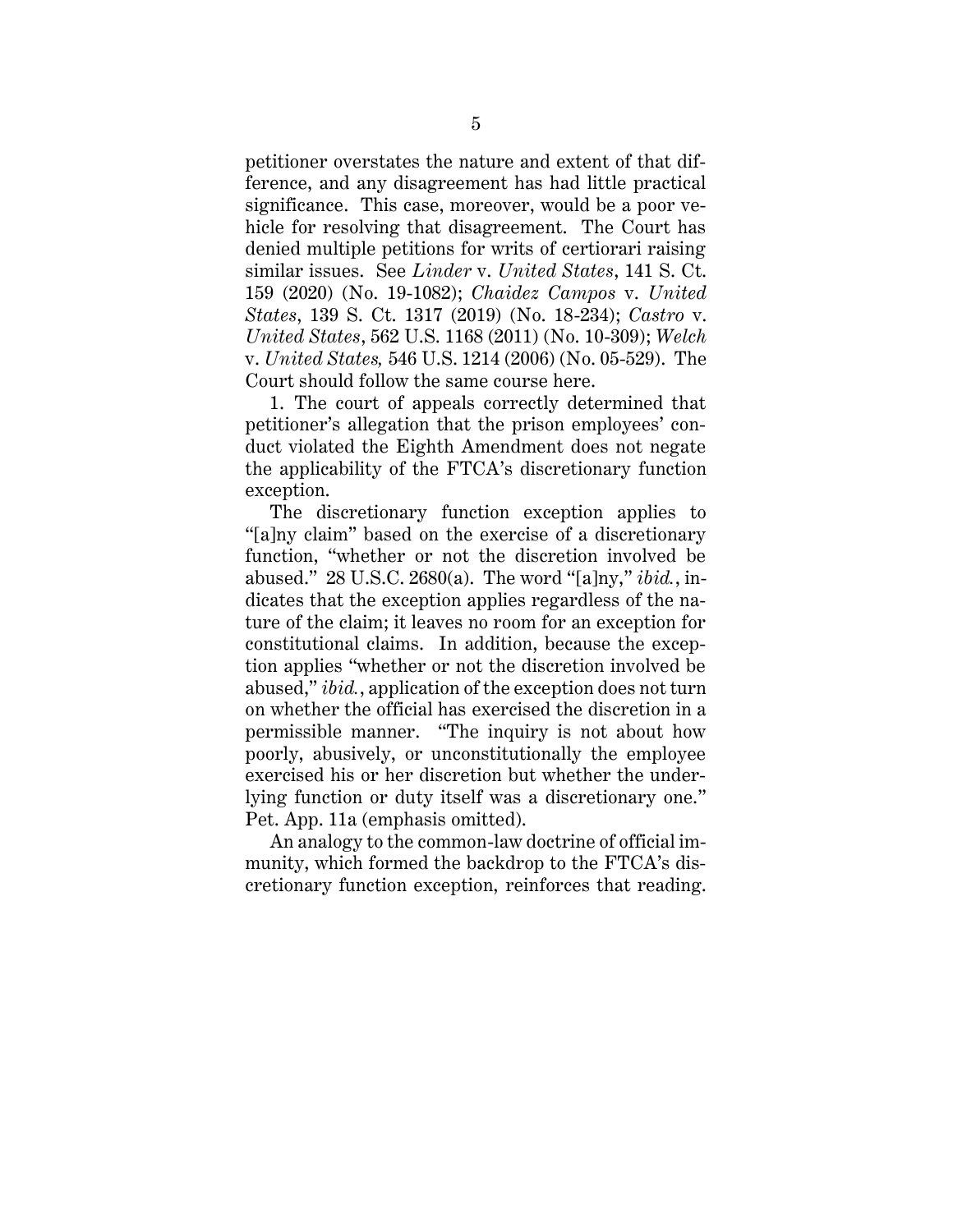Under that doctrine, "government officials performing discretionary functions[] generally are shielded from liability for civil damages insofar as their conduct does not violate clearly established statutory or constitutional rights." *Harlow* v. *Fitzgerald*, 457 U.S. 800, 818 (1982). That immunity may apply even if the official's conduct violated the Constitution, so long as the constitutional right was not defined with sufficient specificity that the official should have known that the act was prohibited. See, *e.g.*, *Wilson* v. *Layne*, 526 U.S. 603, 614- 615 (1999) (using the "discretionary functions" formulation and holding that officers were entitled to immunity because the constitutional violation was not clearly established with sufficient specificity). So too here, an activity can qualify as a "discretionary function" under the FTCA even if the federal employee violates the Constitution in performing it.

In addition, Congress enacted the FTCA (as its title suggests) to address violations of state tort law committed by federal employees—not to address constitutional violations. See, *e.g.*, *FDIC* v. *Meyer*, 510 U.S. 471, 477 (1994) (recognizing that the FTCA "does not provide a cause of action" for a "constitutional tort claim"). It would therefore be incongruous to read the discretionary function exception to include an unwritten carveout for cases in which plaintiffs allege constitutional violations.

To be sure, as the court of appeals recognized, this Court has explained that an activity falls outside the scope of the discretionary function exception if federal law "specifically prescribes a course of action for an employee to follow." *United States* v. *Gaubert*, 499 U.S. 315, 322 (1991) (citation omitted); see Pet. App. 12a & n.4. Accordingly, if the Constitution, a federal statute,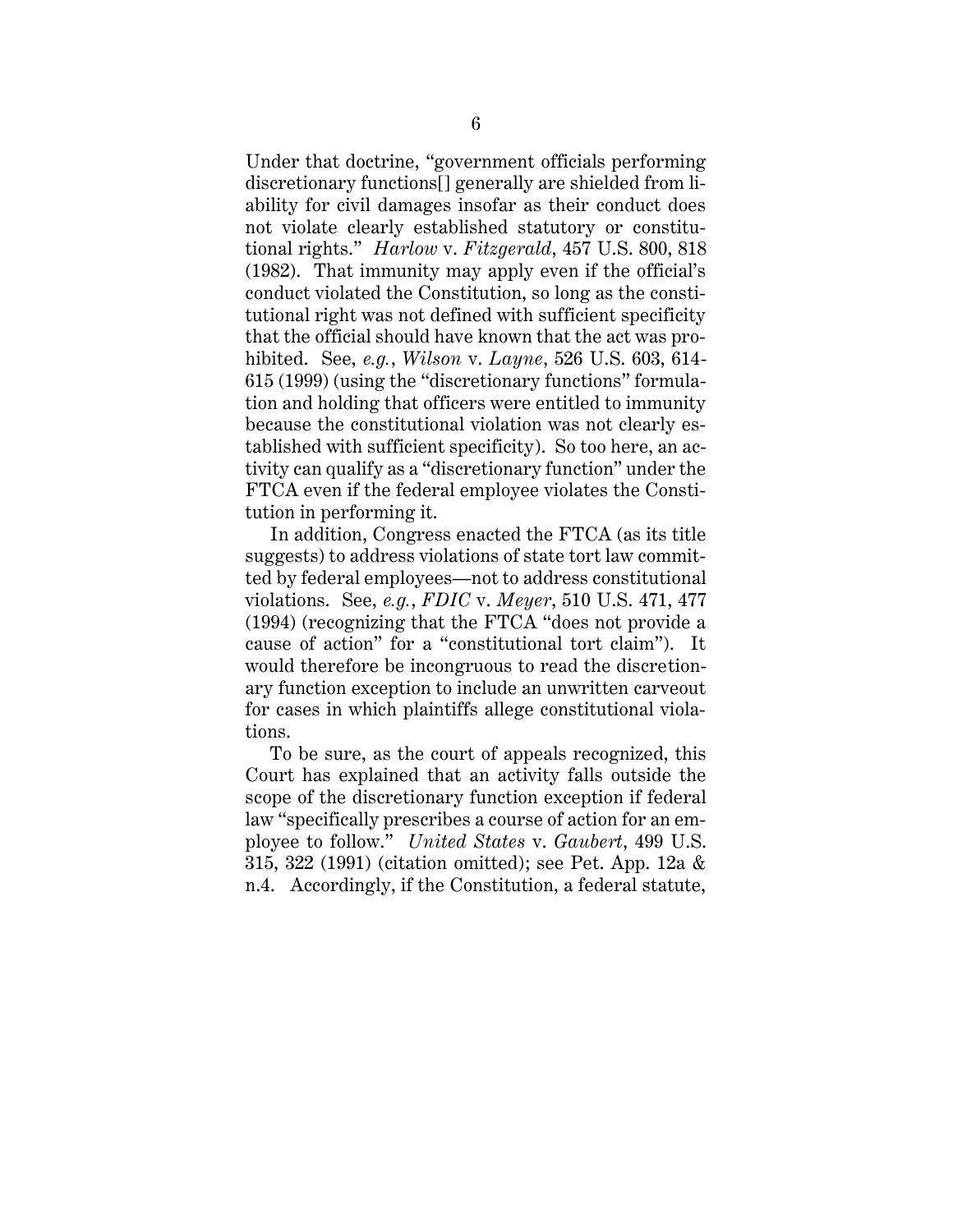or a federal regulation requires or forbids a course of conduct with sufficient specificity and clarity, it can eliminate the "element of judgment or choice" in the employee's activity and thus negate the applicability of the discretionary function exception. *Gaubert*, 499 U.S. at 322 (citation omitted); see Pet. App. 12a. In the absence of such a clear and specific directive, however, the exception applies even if the plaintiff later claims that the challenged conduct violated the Constitution or the law. See, *e.g.*, *Bryan* v. *United States*, 913 F.3d 356, 364 (3d Cir. 2019) (concluding that, where federal officials "did not violate clearly established constitutional rights," their actions fell within the scope of the discretionary function exception).

Petitioner's contrary arguments lack merit. Petitioner argues that the discretionary function exception applies only to a "*permissible* exercise" of discretion. Pet. 18 (citation omitted). But the statute's plain terms provide that the exception applies "whether or not the discretion involved be abused," 28 U.S.C. 2680(a), making clear that application of the exception does not turn on whether the official has exercised his discretion in a permissible way. This Court recognized as much in *Butz* v. *Economou*, 438 U.S. 478 (1978), observing that "no compensation would be available from the Government" in suits alleging that officials' discretionary conduct violated the Constitution, because the FTCA "prohibits recovery for injuries stemming from discretionary acts, even when that discretion has been abused." *Id.* at 505.

Petitioner also argues that the government "has no discretion to violate the Federal Constitution." Pet. 17 (citation omitted). But that misunderstands the nature of the inquiry. The applicability of the discretionary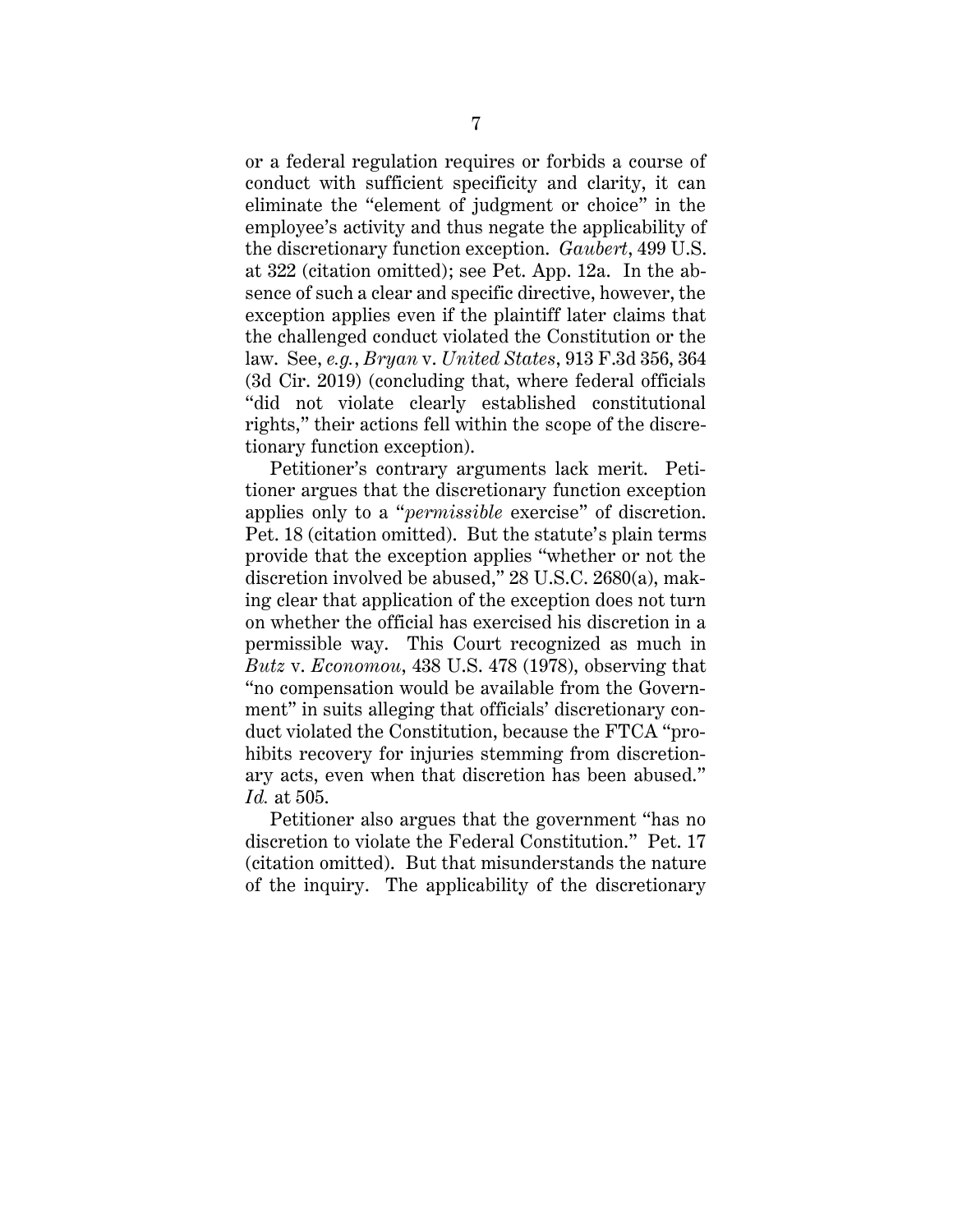function exception turns on "the nature of the conduct" in which the federal employee is engaged, *Gaubert*, 499 U.S. at 322 (citation omitted)—that is, on whether "the underlying function or duty itself was a discretionary one," Pet. App. 11a. It does not turn on whether the employee performed that function "poorly, abusively, or unconstitutionally" in a particular instance. *Ibid.* (emphasis omitted). As the court of appeals concluded and as petitioner does not dispute, the underlying function here, deciding where to house inmates in a federal prison, is discretionary. *Id.* at 7a. That should end the statutory analysis.

Finally, petitioner briefly suggests (Pet. 4, 8, 25) that, in this case, he did allege a violation of a "clearly established" right and that he is accordingly entitled to prevail even under the government's reading of the Act. This Court has cautioned in other contexts, however, that courts should not "define clearly established law at a high level of generality," but should instead focus on whether "the violative nature of particular conduct is clearly established." *Ashcroft* v. *al-Kidd*, 563 U.S. 731, 742 (2011). Petitioner argues that Eleventh Circuit case law clearly established that officials "must take reasonable measures to guarantee the safety of the inmates," Pet. 25 (citation omitted), but that highly general proposition does not establish that the Eighth Amendment clearly forbade the prison employees' conduct or "specifically prescribe[d] a course of action for [the] employee[s] to follow." *Gaubert*, 499 U.S. at 322.

2. The question presented does not warrant this Court's review. Any disagreement among the courts of appeals about the question presented is considerably narrower and less clear than petitioner suggests.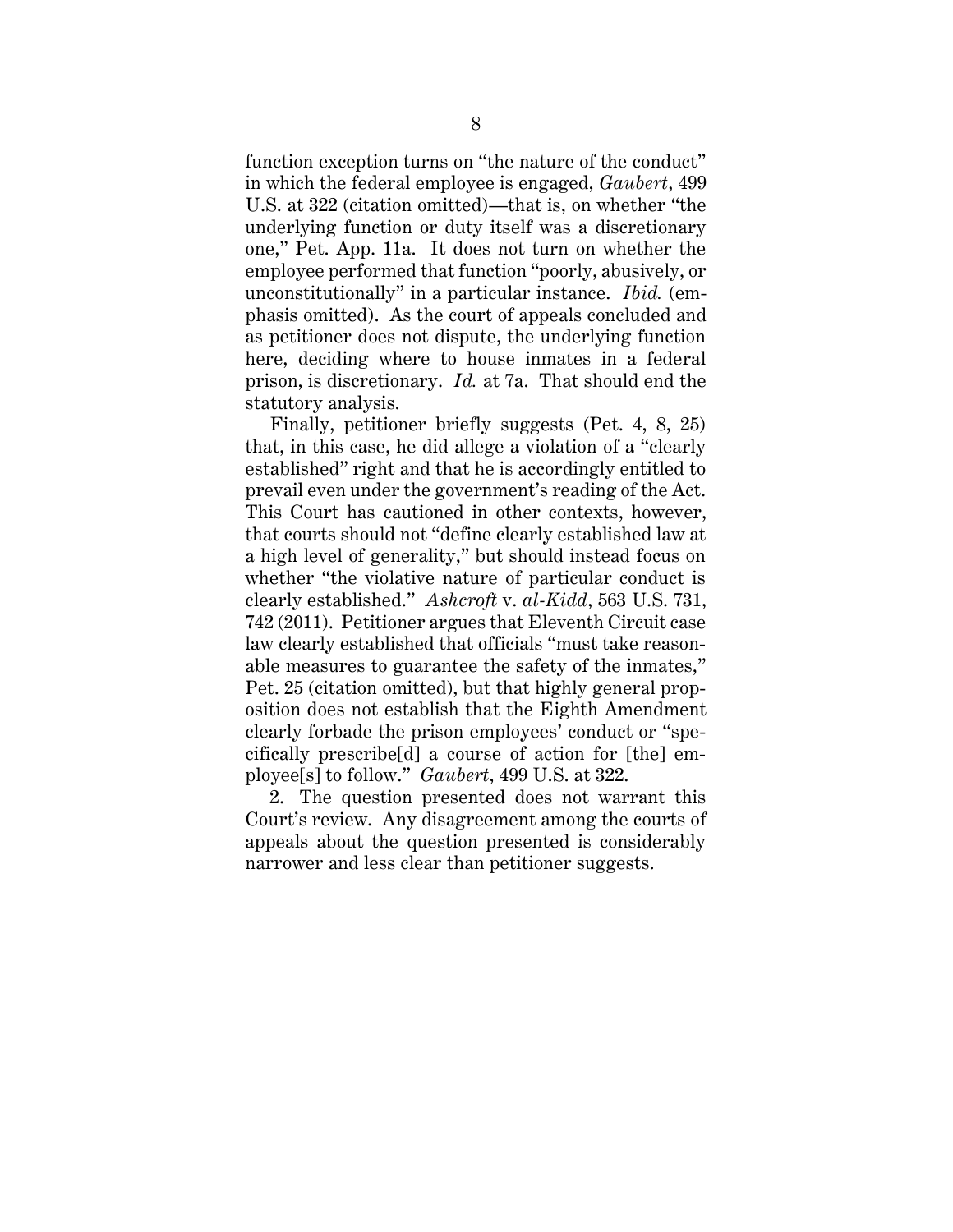Petitioner contends (Pet. 12-15) that eight courts of appeals—the First, Second, Third, Fourth, Fifth, Eighth, Ninth, and D.C. Circuits—have held that the discretionary function exception does not apply to unconstitutional conduct. But the Third, Fourth, and Fifth Circuit cases on which petitioners rely did not involve allegations of unconstitutional conduct at all; they addressed the question presented here in dicta. See *United States Fidelity & Guarantee Co.* v. *United States*, 837 F.2d 116, 123 (3d Cir.), cert. denied, 487 U.S. 1235 (1988); *Medina* v. *United States*, 259 F.3d 220, 225 (4th Cir. 2001); *Sutton* v. *United States*, 819 F.2d 1289, 1292 (5th Cir. 1987). Similarly, the Second Circuit considered a limitation on the discretionary function exception with little in analysis in a decades-old case, without deciding whether agency regulations or the Constitution actually circumscribed the agency's discretion and without addressing whether a specific constitutional right had been clearly established. See *Myers & Myers, Inc.* v. *United States Postal Service*, 527 F.2d 1252, 1261-1262 (1975) (leaving for remand whether the Postal Service had improperly denied a hearing that "was required by either the Constitution or the Postal Service regulations").

The First, Ninth, and D.C. Circuits, in turn, determined at most that unconstitutional conduct can fall outside the discretionary function exception in some circumstances. They did not resolve the question whether conduct falls outside the exception even when the unconstitutionality of the conduct was not already clearly established. See *Limone* v. *United States*, 579 F.3d 79, 102 (1st Cir. 2009) (holding that the exception did not apply to conduct that the court had previously found constituted "a clear violation of due process"); *Nurse* v.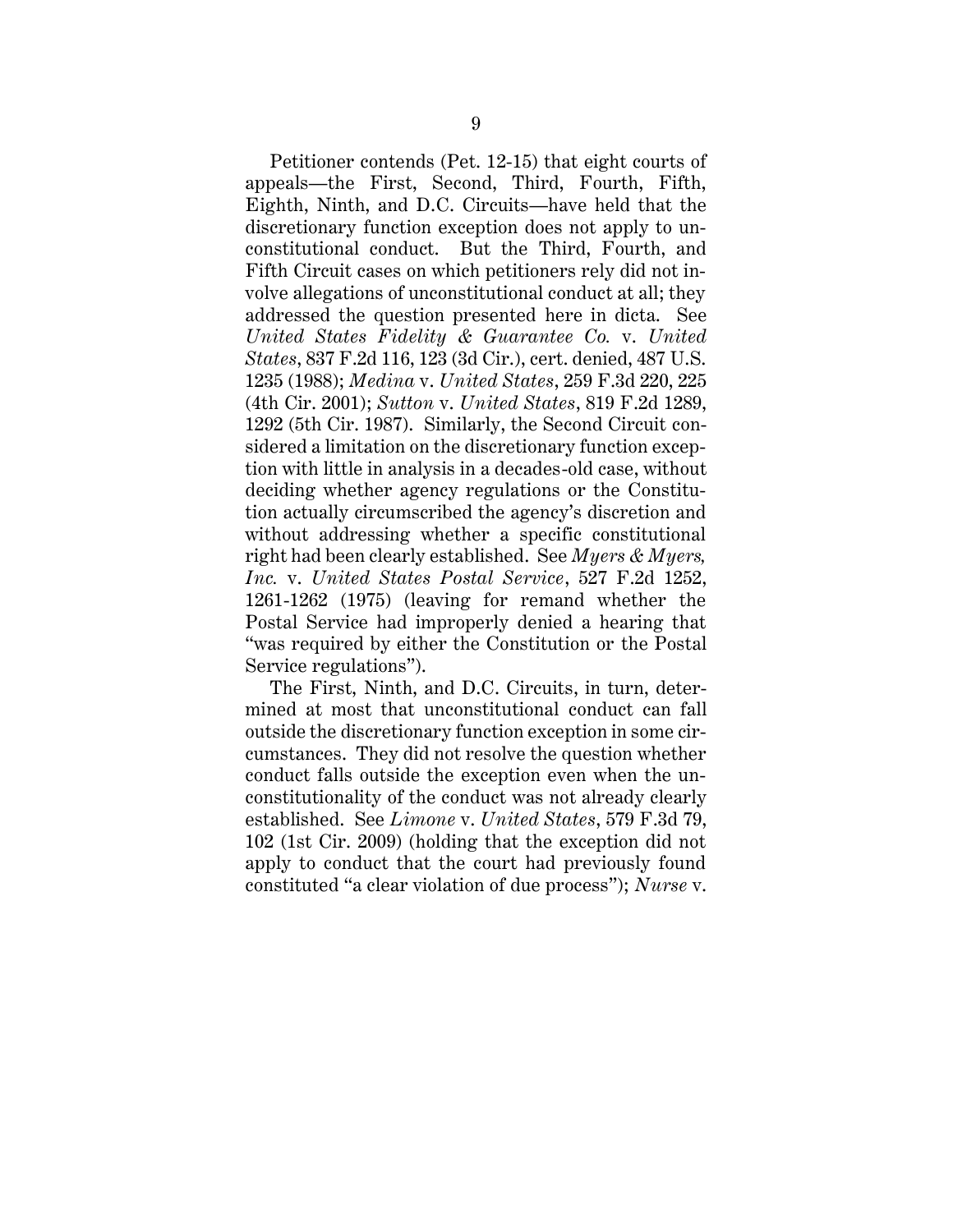*United States*, 226 F.3d 996, 1002 n.2 (9th Cir. 2000) (stating that "the Constitution can limit the discretion of federal officials such that the FTCA's discretionary function exception will not apply," but declining to resolve "the level of specificity with which a constitutional proscription must be articulated in order to remove the discretion of a federal actor"); *Loumiet* v. *United States*, 828 F.3d 935, 946 (D.C. Cir. 2016) ("leav[ing] for another day the question whether the FTCA immunizes exercises of policy discretion in violation of constitutional constraints that are not already clear").

Finally, the remaining court, the Eighth Circuit, stated in a brief per curiam opinion that alleged surveillance activities fell outside the scope of the exception because the plaintiff "alleged they were conducted in violation of his First and Fourth Amendment rights." *Raz* v. *United States*, 343 F.3d 945, 948 (2003). The court provided little analysis to support that conclusion and did not address whether the asserted constitutional limitations were clearly established with specificity. See *ibid.*

Petitioner argues (Pet. 28-30) that the question presented affects not only the FTCA, but also immunity provisions in other statutes. Petitioner observes (Pet. 28) that the Foreign Sovereign Immunities Act of 1976, 28 U.S.C. 1602 *et seq.*, contains a discretionary function exception, but the question presented here would not arise in that context, because the United States Constitution does not bind foreign sovereigns. Petitioner also observes (Pet. 28) that Section 305 of the Robert T. Stafford Diaster Relief and Emergency Assistance Act (Stafford Act), 42 U.S.C. 5148, contains a similar discretionary function exception. But the Stafford Act's exception has been read to cover claims for any kind of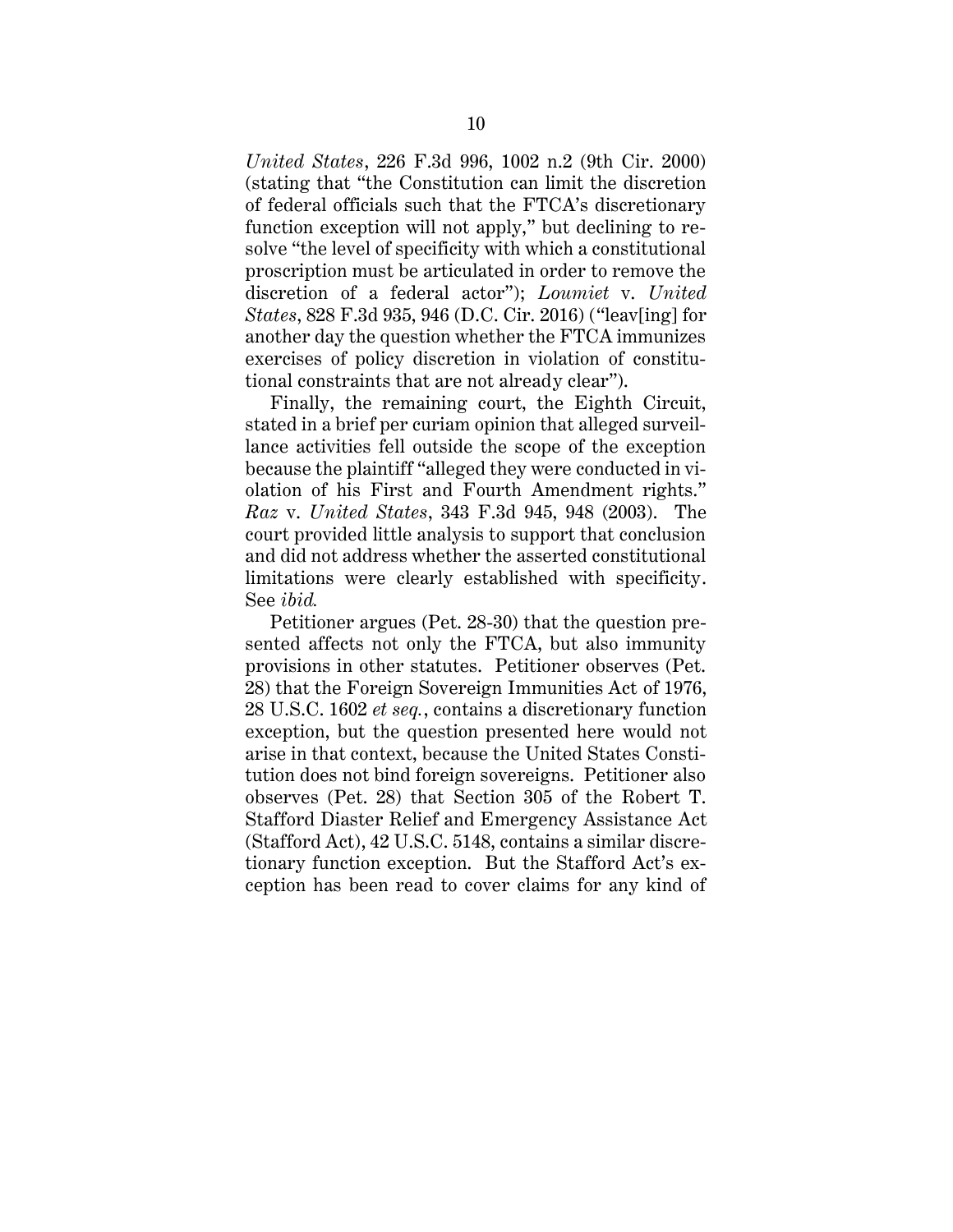relief, not just damages claims; thus, unlike the FTCA's remedial scheme, it raises issues about foreclosing all judicial review of unconstitutional agency action. See *Rosas* v. *Brock*, 826 F.2d 1004, 1008 (11th Cir. 1987).

3. This case would in any event be a poor vehicle in which to resolve the question presented, because petitioner has not plausibly alleged that the prison employees' conduct violated the Eighth Amendment. This Court has concluded that "[a] prison official's 'deliberate indifference' to a substantial risk of serious harm to an inmate violates the Eighth Amendment." *Farmer* v. *Brennan*, 511 U.S. 825, 828 (1994). The Court has made clear that "deliberate indifference describes a state of mind more blameworthy than negligence"; the standard requires, among other things, a showing that the prison officials "actually knew of a substantial risk" to the inmate. *Id.* at 835, 844. As the district court concluded, however, the allegations in petitioner's complaint suggest at most "that the [prison] officials were negligent" in placing Dodson in the same cell as petitioner. Pet. App. 48a; see, *e.g.*, *id.* at 47a (quoting allegation in the complaint that the prison employees "knew, *or reasonably should have known*, that Mr. Dodson was mentally unstable, and was presenting aggressive and violent tendencies toward other prisoners and in particular his cellmates") (emphasis added; citation omitted). That does not suffice to show a violation of the Constitution.